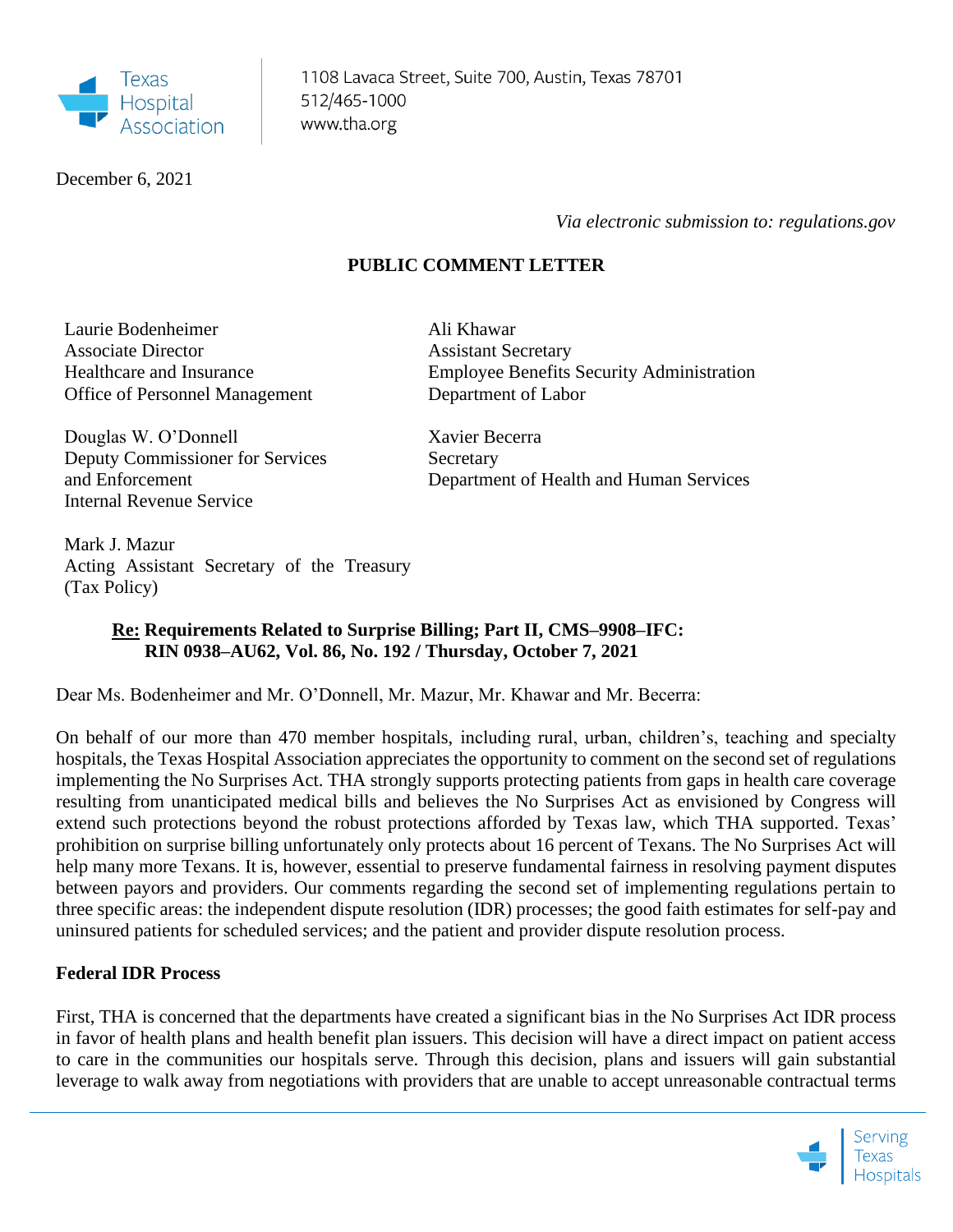– which may have nothing to do with rates. There have already been a number of well-publicized network interruptions in Texas that have emerged from related disputes. As a result of the proposed IDR process, health plans and health benefit plan issuers not only can obtain favorable reimbursement rates by pushing a provider out-of-network, but they also can avoid any other contractual terms. As a result, we expect plans and issuers in our market to further restrict their network offerings. While patients may still retain access to care covered through the No Surprises Act, scheduling care will become much more challenging as there may be no ancillary or other providers in-network who will be able to see the patient.

The policies in the interim final rule direct arbiters to begin with the presumption that the plan's or issuer's median contracted rate is the appropriate out-of-network reimbursement rate. It then sets a high bar for the consideration of other factors. The plain text of the No Surprises Act makes clear that this is not what Congress envisioned or set forth in statute. The law establishes an IDR process to determine out-of-network rates for specified services following an initial payment and an open negotiation period.<sup>1</sup> By statute, an IDR entity is required to choose between the offer submitted by the provider/facility and the one submitted by the plan/issuer.<sup>2</sup> The statute mandates that, in making its payment determination, the IDR entity "shall consider" a specified list of factors, including the following:

- the median in-network payment rate (the "qualifying payment amount" or "QPA");
- the level of training, experience, and quality and outcomes measurements of the provider or facility;
- market share of each party;
- acuity of the individual;
- teaching status, case mix and scope of services of the provider/facility;
- demonstration of good faith efforts by the parties to enter into network agreements over the previous four years; and
- any other factors that the parties may wish to submit for consideration with several explicit prohibitions.<sup>3</sup>

Rather than honoring this statutory requirement, the departments instead have chosen to make the QPA the presumptive payment amount, relegating all other factors to second-tier status, to be considered only as what the interim final rule preamble refers to as "rebuttal evidence" to demonstrate that the QPA is materially different from the appropriate out-of-network rate. The departments lack the authority to overtly divert from the plain text of the statute by creating a rebuttable presumption in favor of the payor. Congress expressly mandated that the IDR entity consider *all* of the specified factors in rendering its decision. The statute does not contemplate the weighting of factors or the transformation of any of the factors to "rebuttal" status.

The final rule erects multiple extra-statutory barriers to the consideration of any factor other than the QPA, including requirements that the non-QPA factors be based on "credible information" and that a party must "clearly demonstrate" that the QPA is "materially different from the appropriate out-of-network rate." These barriers impermissibly limit the IDR entity's ability fully to consider *all* of the statutory factors. In so doing, the rule fundamentally alters the statutory structure and undermines the independence of the IDR entity. For these reasons, these provisions in the interim final rule are contrary to law, arbitrary and capricious, and otherwise violate the Administrative Procedure Act (APA).



<sup>&</sup>lt;sup>1</sup> Public Health Services Act (PHSA)  $§$  2799A-1(c).

<sup>&</sup>lt;sup>2</sup> *Id.* § 2799A–1(c)(5)(A).

 $3$  *Id.* § 2799A–1(c)(5)(C).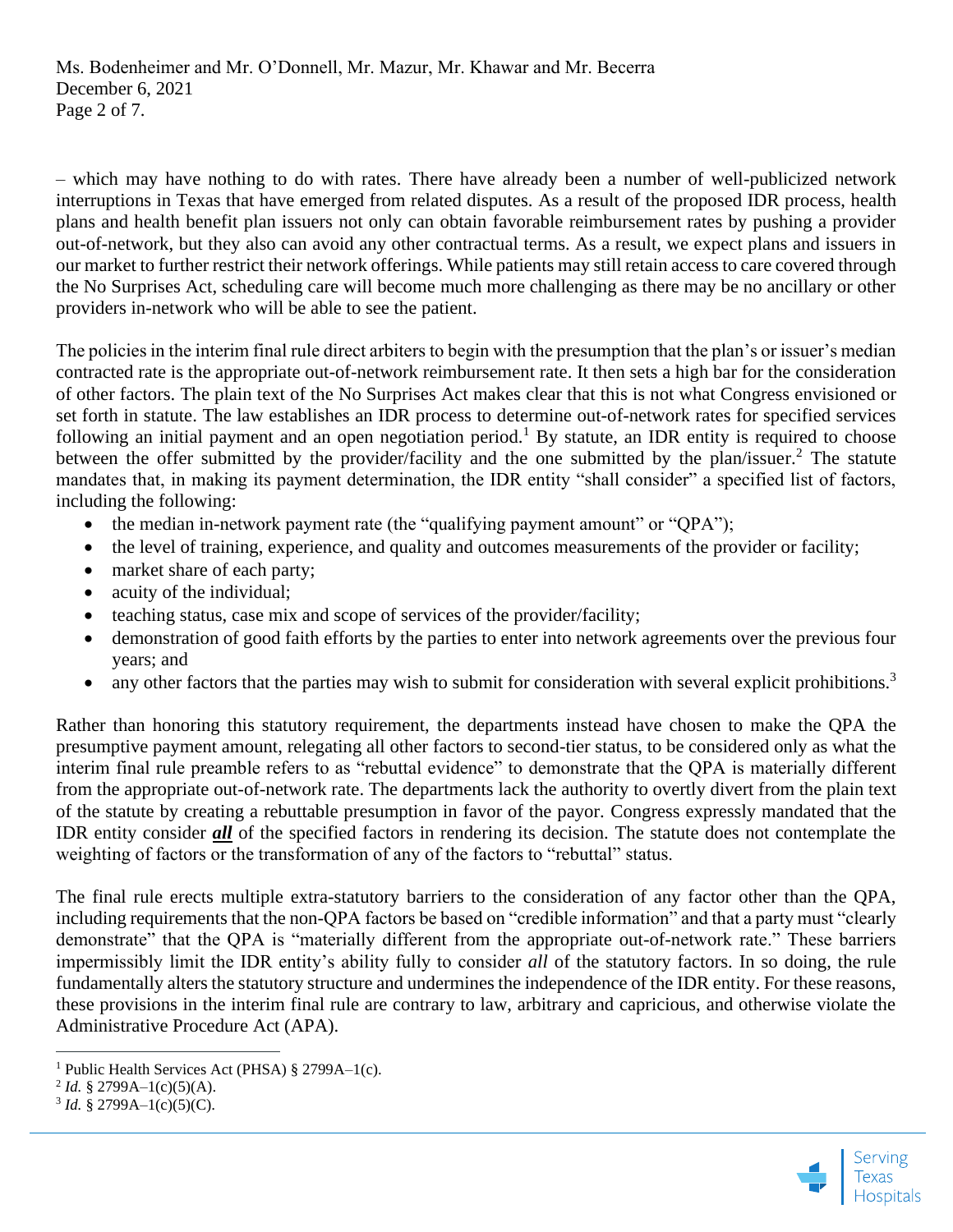Congress Did Not Delegate to the Departments the Authority to Alter the Way an IDR Entity Determines the Appropriate Payment Amount. Congress in no way delegated to the departments the power to establish this onesided presumption in the IDR process. Quite the contrary, both the statute and legislative history of the No Surprises Act vest the IDR entity – and not the departments – with independent authority to evaluate all of the statutory considerations and relevant information, and then to choose between the provider's and payor's out-ofnetwork payment offers. By establishing an *independent* review entity, Congress made clear that the payment determination itself is outside the purview of the departments.

The departments have essentially eliminated the independence of the IDR entity by requiring it to presume that the QPA is the appropriate payment amount. Under the interim final rule, the IDR entity is independent in name only; its "determination" of the appropriate payment amount is essentially a foregone conclusion. In order to overcome the presumption that the QPA governs, the IDR entity must receive "credible information" that "clearly demonstrates" the QPA is "materially different" from the appropriate out-of-network payment rate. The statute simply cannot be interpreted to authorize the departments to so limit the IDR entity's role.

The Restrictions on the IDR Entity are Arbitrary and Capricious. The departments have failed to adequately explain why they possess authority to require the IDR entity to defer to the QPA, and why the other factors should be relegated to second-tier consideration. The departments' policy arguments are similarly inadequate – they ignore information contrary to their preferred outcome and premise their decision-making on assumptions. As a result, the restrictions spelled out in the interim final rule are arbitrary and capricious.

In making this determination, the departments have committed several policy errors. First, they view the QPA to "be a reasonable out-of-network rate under most circumstances."<sup>4</sup> In fact, without reference to the other statutory factors, the median *in-network* payment does not rationally correlate to what an *out-of-network* provider should be paid. Providers and payors consider many factors when deciding whether to enter into a contract. Factors that may be relevant to one provider may not be relevant to another, which means that the median contracted innetwork rate may not be the appropriate payment level for all providers. More troubling, the incentive for providers and payors to enter into contracts will be eviscerated if the median in-network rate is the presumed outof-network payment. This will erode health insurance networks across the country, purging the many consumer and provider protections that follow network status, along with the efficiencies and quality standards inherent to health insurance networks. Weighting the QPA creates harmful incentives for payers: It is the responsibility of payers to maintain comprehensive provider networks, and making the QPA the presumptively appropriate payment amount removes incentives for payers to contract with providers or offer fair terms.

Second, the departments err in asserting that making the QPA the presumptively appropriate payment amount "will reduce the use of the Federal IDR process over time and the associated administrative fees born by the parties, while providing equitable and clear standards for when payment amounts may deviate from the QPA, as appropriate."<sup>5</sup> Few out-of-network claims actually go through arbitration in the first place.<sup>6</sup> To the extent that

<sup>6</sup>[https://energycommerce.house.gov/sites/democrats.energycommerce.house.gov/files/documents/Testimony-Nickels-](https://energycommerce.house.gov/sites/democrats.energycommerce.house.gov/files/documents/Testimony-Nickels-Surprise%20Billing%20Hearing_061219.pdf)[Surprise%20Billing%20Hearing\\_061219.pdf](https://energycommerce.house.gov/sites/democrats.energycommerce.house.gov/files/documents/Testimony-Nickels-Surprise%20Billing%20Hearing_061219.pdf)



<sup>4</sup> 86 Fed. Reg. 55,980, 55,996 (Oct. 7, 2021).

<sup>5</sup> 86 Fed. Reg. at 55,985.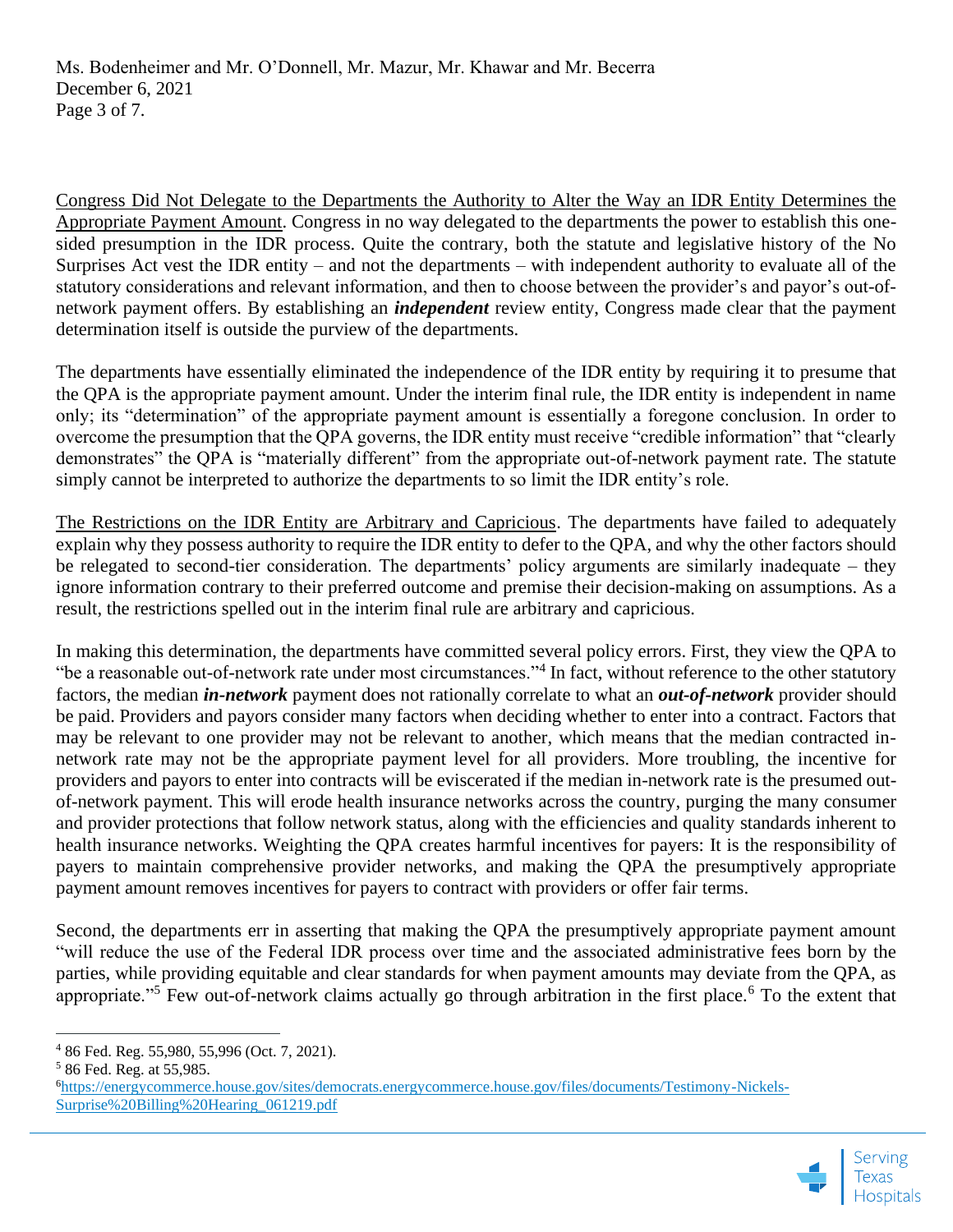establishing the QPA as the presumptively appropriate payment amount would reduce the number further as asserted by the departments, that is only because the departments have tipped the scales unfairly in favor of payors.

Third, the departments' contention that the IDR entity's deference to the QPA will help limit increases in individuals' insurance premiums<sup>7</sup> is also misplaced. Arbitration itself has not been shown to increase health care premiums. New York State regulators report there has not been any indication to date of an inflationary effect on insurers' premiums.<sup>8</sup> In addition, there is nothing in the law or regulation that requires health plans or health benefit plan issuers to pass savings from this provision onto their enrollees, and we question any reliance on the medical loss ratio policy to instill some check on plan and issuer profits.

## **Good Faith Estimates and Patient-Provider Dispute Resolution Comments**

Through this interim final rule, HHS implements the No Surprises Act good faith estimate requirements for uninsured and self-pay patients scheduling or shopping for care, as well as the patient-provider dispute resolution process. We support policies that help patients access the information they need when making decisions about their care, including information about their potential costs**,** but we have a number of operational concerns that we request the agency address through further guidance in order to reduce inefficient and impractical processes.

Price Transparency Policy Alignment. We urge HHS to further assess the policy changes needed to remove duplication and fully align the federal price transparency requirements. The departments began the work of reducing duplication and aligning *insurer* price transparency policies in their recent FAQs,<sup>9</sup> which addressed overlaps in the No Surprises Act and Transparency in Coverage requirements. However, we believe more is needed to also align the *provider* requirements**.** 

The first Hospital Price Transparency requirement, or the creation of machine-readable files, provides researchers and other non-patient stakeholders' access to a hospital's negotiated, self-pay, and chargemaster rates. In this interim final rule, HHS asks whether these files can be used by a convening provider or facility to collect coprovider or co-facility estimated charges. We continue to question the value of such files generally, and, in particular, disagree with HHS' suggestion that they could have any utility in meeting the uninsured and self-pay patient good faith estimate requirements. Not all provider or facility rates exist in the machine-readable files since only hospitals are required to publish these files. Therefore, this data only would be available for some co-facility items or services. Even in instances when the convening provider or facility needs information on items or services included on a co-facility's machine-readable file, the files do not contain the needed information, as they only include the generic self-pay rate. The good faith estimates, as we understand them, require individualized selfpay rates that are reflective of any available discounts for the patient. Moreover, without contacting the co-facility directly from the start, the convening provider or facility would not necessarily know which items or services would be delivered during the course of care. Therefore, using these files would not remove a step in the process but instead add an unnecessary one.

<sup>&</sup>lt;sup>9</sup> Departments of Health and Human Services, Labor, and Treasury. FAQs about Affordable Care Act and Consolidated Appropriations Act, 2021 Implementation Part 49. August 20, 2021. Available at: [https://www.hhs.gov/guidance/sites/default/files/hhs-guidance](https://www.hhs.gov/guidance/sites/default/files/hhs-guidance-documents/FAQs%20About%20ACA%20%26%20CAA%20Implementation%20Part%2049_MM%20508_08-20-21.pdf)[documents/FAQs%20About%20ACA%20%26%20CAA%20Implementation%20Part%2049\\_MM%20508\\_08-20-21.pdf](https://www.hhs.gov/guidance/sites/default/files/hhs-guidance-documents/FAQs%20About%20ACA%20%26%20CAA%20Implementation%20Part%2049_MM%20508_08-20-21.pdf)



<sup>7</sup> *See* 86 Fed. Reg. at 55,996–98.

<sup>8</sup> *[https://nationaldisabilitynavigator.org/wp-content/uploads/news-items/GU-CHIR\\_NY-Surprise-Billing\\_May-2019.pdf](https://nationaldisabilitynavigator.org/wp-content/uploads/news-items/GU-CHIR_NY-Surprise-Billing_May-2019.pdf)*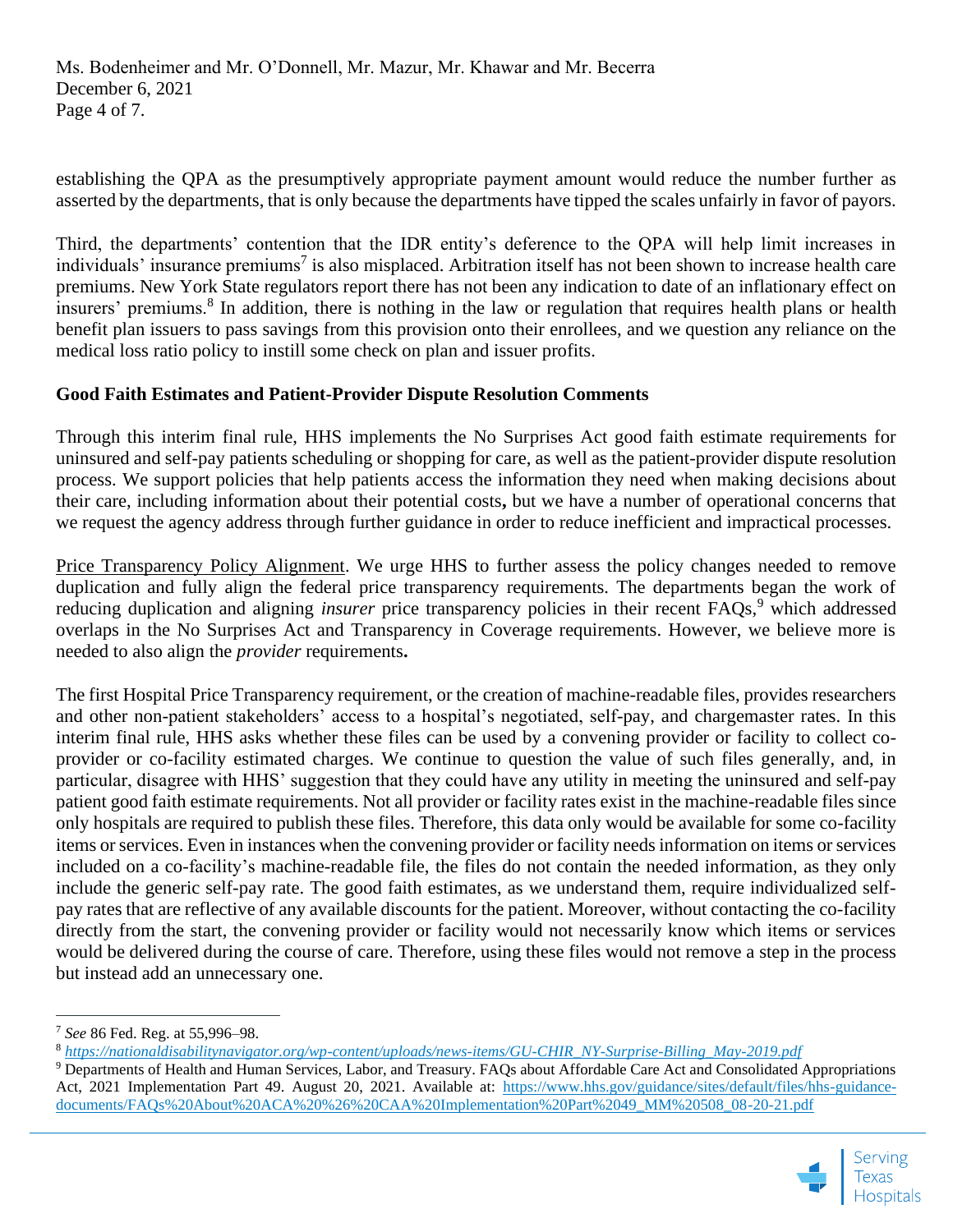The second Hospital Price Transparency requirement, often referred to as the shoppable service requirement, better aligns in purpose with the uninsured and self-pay good faith estimates but differs slightly in expected output and delivery method. Many Texas hospitals are choosing to fulfill the shoppable service requirement through the use of an online patient cost estimator tool. However, not all hospitals can afford the significant investment required to develop such a tool, especially the rural hospitals that account for about half of the hospitals in the state. These tools are valuable, and THA recommends that the departments consider methods for providing assistance to hospitals that cannot afford to invest in them.

Good Faith Estimate. The interim final rule requires convening providers and facilities to deliver good faith estimates to patients within one business day for services scheduled between three and nine days in advance and within three business days for services scheduled at least 10 days in advance or in instances when an estimate is requested prior to scheduling. In order to create a compliant good faith estimate, a convening provider or facility will need to gather a significant amount of information, often from multiple sources, such as from any co-provider or facility. This would include information on the expected items and services to be delivered and their charges reflective of any available discount for the specific patient. The convening provider or facility must also compile information on all providers/facilities involved in the period of care, such as National Provider Identifier (NPI) numbers and Taxpayer Identification Numbers (TIN). Completing this task in three days while also completing all existing administrative functions will require significant planning and workflow adjustments, as well as the hiring of new staff, as this level of workload cannot be borne by the existing workforce. **In order to avoid delays in patient care, we urge HHS to streamline these requirements by allowing patients who are shopping to use online cost estimator tools. Furthermore, we ask that the agency clarify that financial assistance eligibility determinations only be done for patients who request it or may reasonably be expected to meet the criteria, as well as assist in the development of tools to automate these processes.** 

Additionally, the good faith estimates are much more labor intensive than the online tools, as they require additional layers of specificity (e.g., accounting for how health status may alter the course of care, financial assistance eligibility) and therefore, will need to be completed manually in most, if not all, instances. The additional information required by the good faith estimates is more likely to be known for patients scheduling services, as opposed to those who are shopping for services and may not yet have a relationship with the provider. Attempting this level of specificity with the limited information available about a patient shopping for care is not workable and is duplicative when the patient can instead access equally reliable cost estimates through the automated online cost estimator tools. **We recommend utilizing patient cost estimator tools, when available, for all instances when a patient is shopping for care and only requiring the delivery of good faith estimates when a service is scheduled or a cost estimator tool is not available. Specifically, we encourage HHS to deem hospitals with Hospital Price Transparency rule-compliant patient estimator tools to also be in compliance with the good faith estimate requirements for patients shopping for care.**

Co-provider/Co-facility Compliance Date and Timeline. HHS indicates in the interim final rule that it will utilize enforcement discretion regarding the collection of good faith estimates from co-providers and co-facilities until Jan. 1, 2023. Although we appreciate this delay in enforcement, the necessary steps that hospitals must complete to implement the requirement likely will require additional time. There is currently no method for unaffiliated providers or facilities to share good faith estimates with a convening provider or facility in an automated manner. In order to share this information, billing systems would need to be able to request and transmit billing rates,

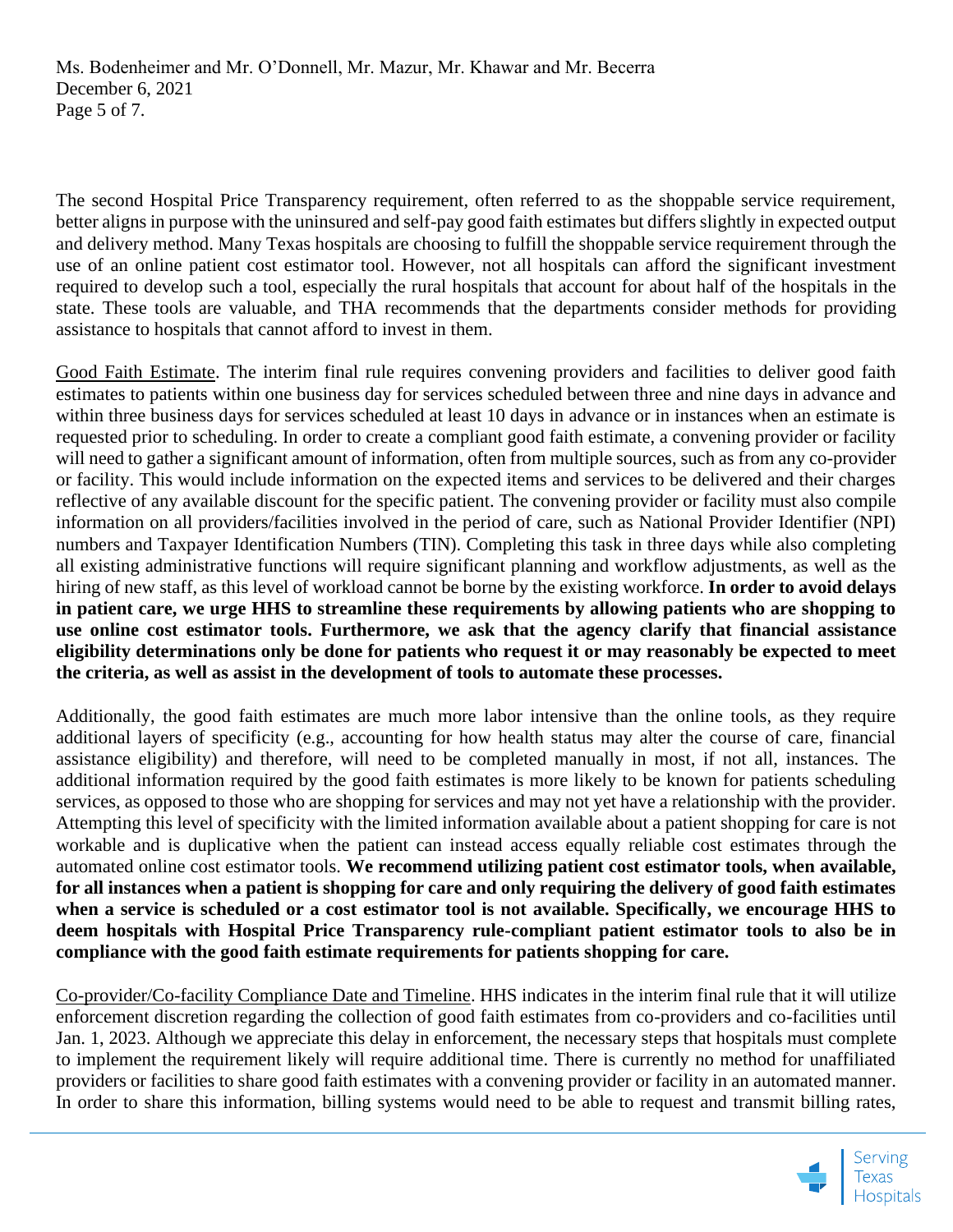discounts, and other necessary information for the good faith estimates between providers/facilities. This is not something that practice management systems can generally do, since billing information is traditionally sent to health insurers and clearinghouses, not other providers/facilities. Practice management systems utilize standard electronic transactions to send information to other stakeholders, many of which are codified under the Health Insurance Portability and Accountability Act. This allows providers and facilities to utilize the same transaction across all health insurers and clearinghouses, eliminating the administrative burden of adhering to idiosyncratic technology platforms. The current administrative transactions do not allow for provider-to-provider communications though, so they would not be usable for development of the good faith estimates. **To ensure that co-provider and co-facility information can be accurately and efficiently collected, HHS should identify a standard technology or transaction that would enable convening providers and facilities to automate the creation of comprehensive good faith estimates.**

Amount of Variation to Trigger Eligibility for the Patient/Provider Dispute Resolution Process. The interim final rule provides a framework for addressing instances when a good faith estimate is lower than the patient's final bill. These provisions specify that when a patient's bill for a particular provider or facility's services is \$400 or higher in excess of that provider or facility's good faith estimate, the patient is eligible to initiate the select dispute resolution process. Although we agree with efforts to ensure that patients do not receive unexpectedly high medical bills, the \$400 barometer will likely create an inordinate amount of disputes for legitimate, medically necessary reasons, especially for uninsured and self-pay patients who are not sharing costs with an insurer.

The delivery of first-rate medical care and procedures can be expensive, particularly for complex care involving costly drugs or innovative technologies. All Americans should have access to affordable, comprehensive health insurance coverage as it enables patients to undergo necessary medical procedures and incur the associated costs without experiencing debilitating financial peril. Without insurance, slight changes in medically necessary care can increase the overall cost, leaving even the most diligent patients and transparent providers with unexpected changes in the cost of care.

A \$400 threshold to trigger a dispute resolution process is impractical. Slight changes during complex medical treatments would frequently trigger a \$400 cost increase, which could lead to an excessive number of disputes going before the select dispute entities. For example, a patient who is under anesthesia for surgery for 135 minutes instead of 120 would quickly surpass this figure, despite the \$400 being only a minor amount of the overall bill. **In order to ensure that the dispute resolution process is reserved for instances in which good faith estimates are substantially inaccurate, we encourage HHS to instead require a final bill to be at least 10% in excess of the good faith estimate for it to be eligible for the dispute resolution process.**

Thank you for your consideration of these comments. We look forward to working with you to protect consumers and preserve fairness in the market. Should you have any questions, please do not hesitate to contact me at [cduncan@tha.org](mailto:cduncan@tha.org) or 512/465-1000.